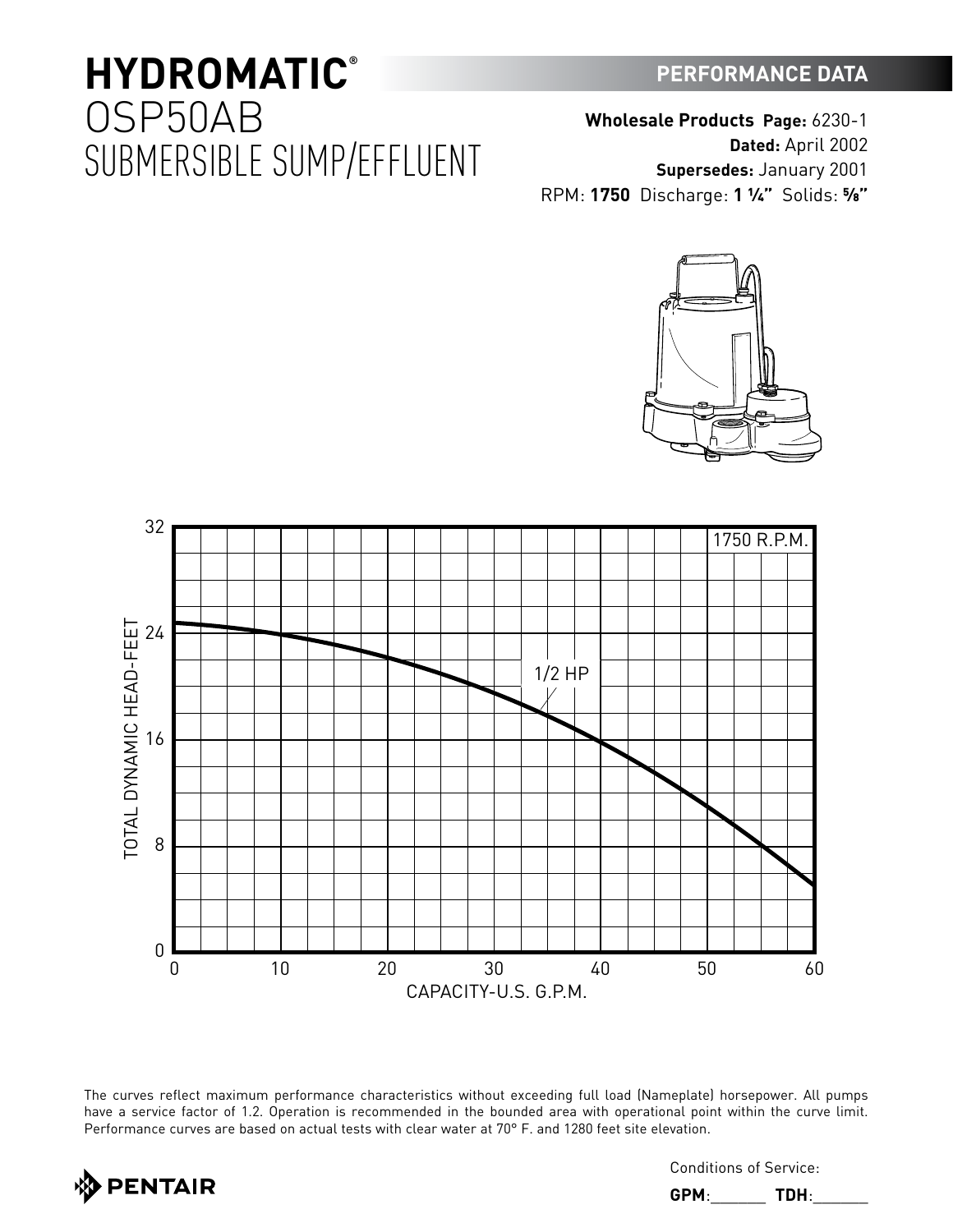# **HYDROMATIC®** OSP50AB SUBMERSIBLE SUMP/EFFLUENT

**Wholesale Products Page:** 6230-2 **Dated:** April 2002 **Supersedes:** January 2001



All dimensions in inches. Metric for international use. Component dimensions may vary ± 1/8 inch. Dimensional data not for construction purpose unless certified. Dimensions and weights are approximate. On/Off level adjustable. We reserve the right to make revisions to our product (s) and the product (s) specifications without notice.

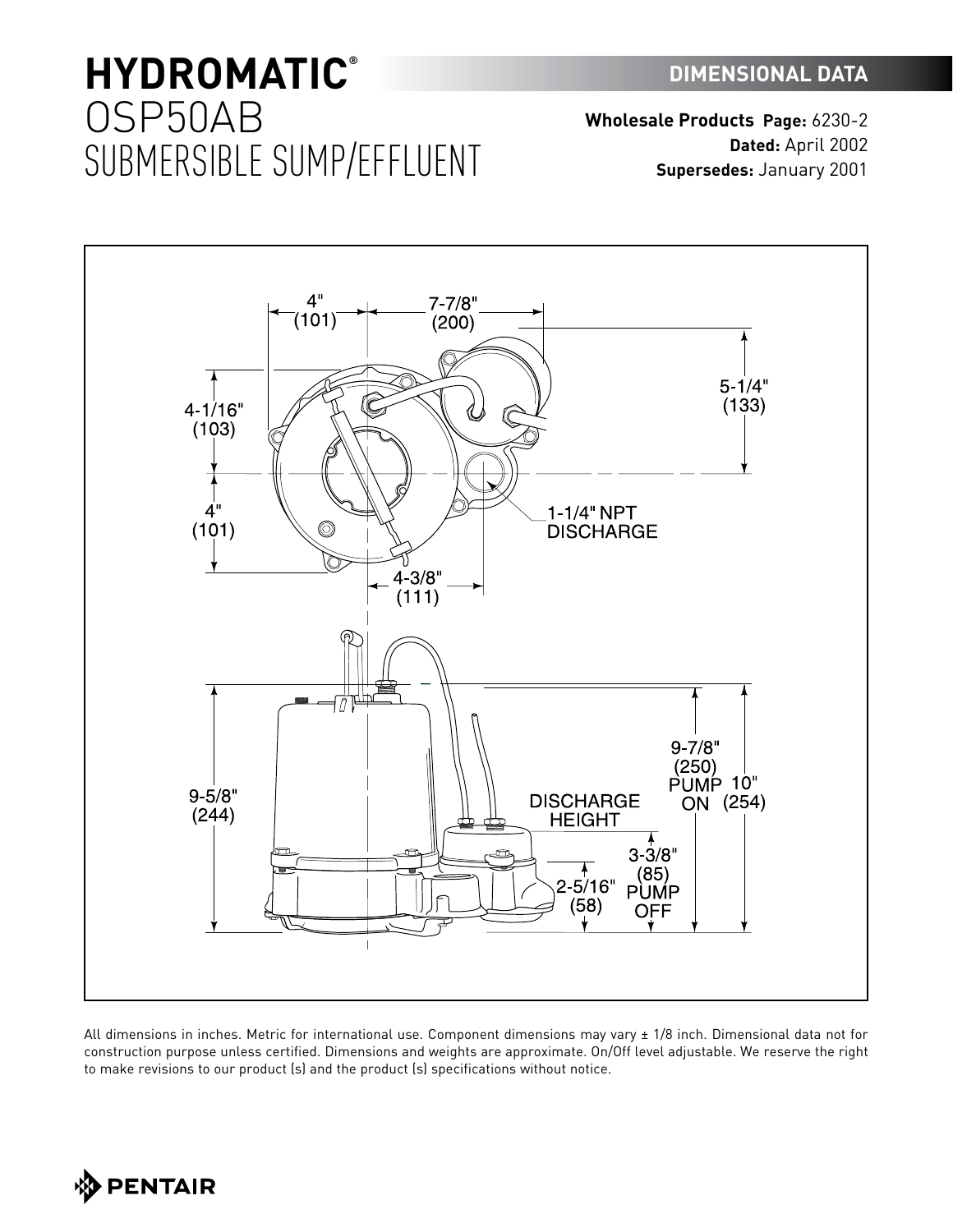# **HYDROMATIC ELECTRICAL DATA ®** OSP50AB SUBMERSIBLE SUMP/EFFLUENT

### **MODEL: OSP50AB**

| R.P.M.                          | 1750                                         |
|---------------------------------|----------------------------------------------|
| <b>MOTOR TYPE</b>               | OIL FILLED WITH AUTOMATIC RESET, SPLIT PHASE |
| <b>GENERAL INSULATION CLASS</b> |                                              |
| MOTOR PROTECTION                | AUTOMATIC RESET / THERMAL OVERLOAD           |

|          | 'ACE | <b>PHASE</b> | <b>NEC CODE</b>          | <b>SERVICE FACTOR</b> | <b>LOAD AMPS</b><br>FULL |
|----------|------|--------------|--------------------------|-----------------------|--------------------------|
| <u>_</u> | ں ו  |              | $\overline{\phantom{0}}$ |                       | ີ<br>ن. ا                |



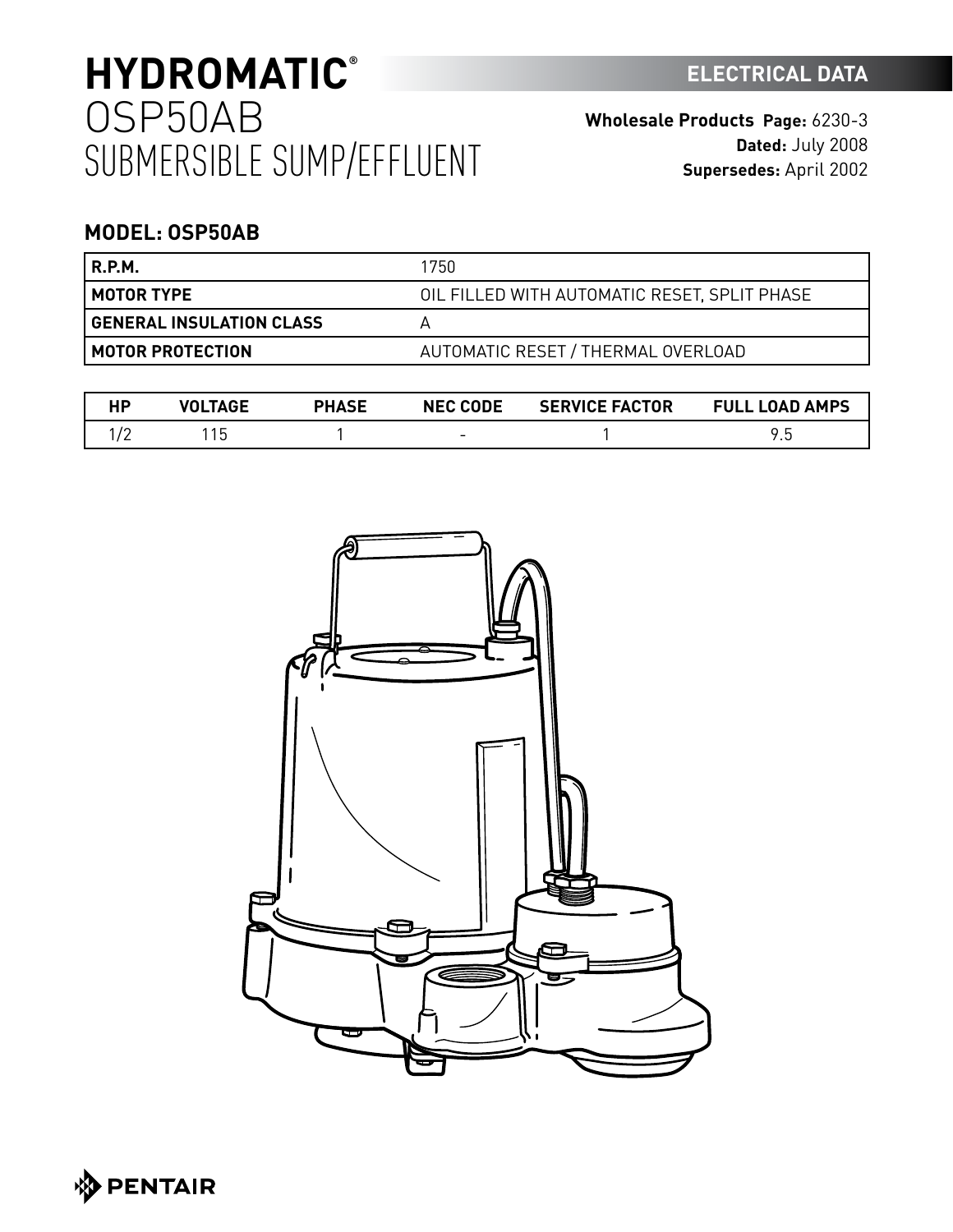# **HYDROMATIC TECHNICAL DATA ®** OSP50AB SUBMERSIBLE SUMP/EFFLUENT

**Wholesale Products Page:** 6230-4 **Dated:** April 2002 **Supersedes:** January 2001

## **MODEL: OSP50AB**

### **Physical Data**

| <b>DISCHARGE SIZE</b> | 1 $\frac{1}{4}$ NPT                                                                 |
|-----------------------|-------------------------------------------------------------------------------------|
| SOLIDS SIZE           | 5/8"                                                                                |
| IMPFI I FR TYPF       | <b>OPEN VANE</b>                                                                    |
| CABLE LENGTH          | 20' STANDARD                                                                        |
| PAINT                 | PAINTED AFTER ASSEMBLY, DARK GREEN, WATER REDUCIBLE ENAMEL,<br>ONE COAT, AIR DRIED. |

### **Temperature**

| ' MAXIMUM LIQUID | 40°F                     |
|------------------|--------------------------|
| MAXIMUM STATOR   | $\overline{\phantom{0}}$ |
| OIL FLASH POINT  | $\overline{\phantom{0}}$ |

### **Technical Data**

| POWER CORD TYPE                                                  |                 | STW-A            |
|------------------------------------------------------------------|-----------------|------------------|
| $\frac{4}{5}$<br>ഗ<br><b>RUCT</b><br><b>MATERIAL</b><br>CONSTRUC | MOTOR HOUSING   | <b>BRONZE</b>    |
|                                                                  | CASING          | <b>BRONZE</b>    |
|                                                                  | <b>IMPELLER</b> | <b>BRONZE</b>    |
|                                                                  | MOTOR SHAFT     | <b>STEEL</b>     |
|                                                                  | HARDWARE        | STAINLESS STEEL  |
|                                                                  | "0" RINGS       | <b>BUNA-N</b>    |
| MECHANICAL SEALS                                                 |                 |                  |
|                                                                  | Standard:       | CARBON / CERAMIC |
| <b>UPPER BEARING</b>                                             |                 | SINGLE ROW-BALL  |
| LOWER BEARING                                                    |                 | SINGLE ROW-BALL  |

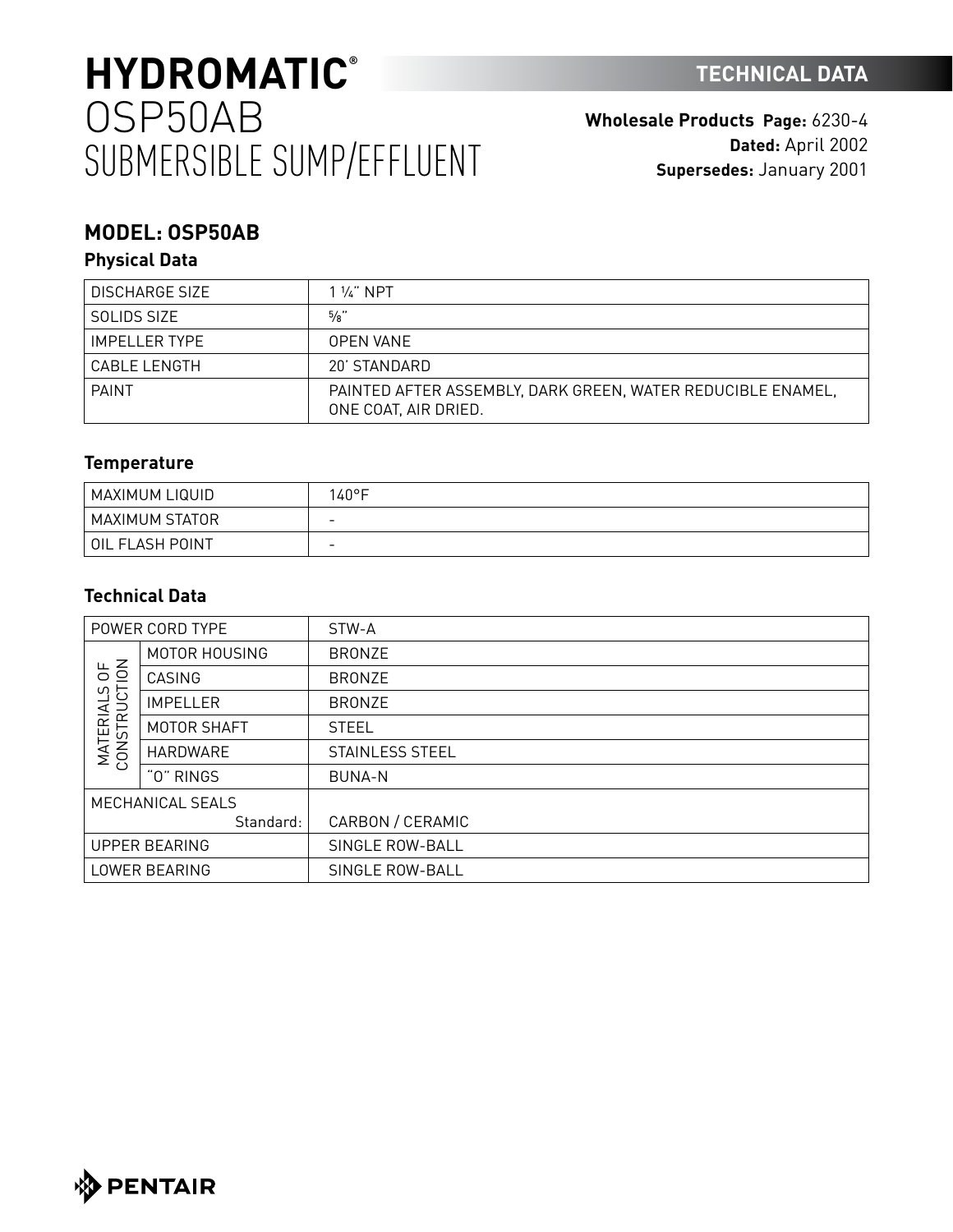# **HYDROMATIC SPECIFICATION DATA ®** OSP50AB SUBMERSIBLE SUMP/EFFLUENT

**Wholesale Products Page:** 6230-5 **Dated:** April 2002 **Supersedes:** January 2001

### **MODEL: OSP50AB**

#### 1.01 **GENERAL**

Contractor shall furnish all labor, materials, equipment and incidentals required to provide \_\_\_\_\_\_\_\_\_\_ (Qty.) submersible centrifugal sump/effluent pump(s) as specified herein. The pump model covered in this specification is the OSP50AB. The pump furnished for this application shall be MODEL as as manufactured by Hydromatic Pumps.

#### 2.01 **DESIGN CONDITIONS**

Each pump shall be rated \_\_\_\_\_\_\_\_\_\_H.P., \_\_\_\_\_\_\_\_\_ volts, \_\_\_\_\_\_\_\_\_\_ phase, \_\_\_\_\_\_\_\_\_ hertz and operate at RPM.

#### 3.01 **OPERATING CONDITIONS**

The pump shall deliver \_\_\_\_\_\_\_\_\_\_ U.S. GPM/LPS at feet/meters TDH, and handle a \_\_\_\_\_\_\_\_\_ inch solid. The curve submitted for approval shall state, in addition to head and capacity performance, solid handling capability, amp rating, and design impeller diameter.

#### 4.01 **CONSTRUCTION**

Each pump shall be of the sealed submersible type, incorporating features normally found in pumps furnished for the residential market.

These features include:

- 1. The castings for the OSP50AB shall be Naval Bronze ASTM B-584.
- 2. The pump inlet shall be open and clear, without screening to provide access for effluent and septic tank solids.
- 3. All external mating parts shall be machined and Buna N, O-Ring sealed.
- 4. All fasteners exposed to the pumped liquid shall be 300 series stainless steel.
- 5. All power cords shall be water resistant UL or CSA approved, with double insulation, and sized as a function of Amp. draw.

#### 5.01 **MOTOR AND SHAFT**

The stator, rotor and bearings shall be mounted in a sealed submersible type housing. Single phase motors shall be Split phase with centrifugal switch. Full Load and Locked Rotor Amps as well as Start and Run winding resistance shall be tabulated for each pump.

#### 6.01 **BEARINGS, SHAFT AND MECHANICAL SEAL**

An upper radial and lower thrust bearing shall be required. These shall be heavy duty single row ball bearings which are both permanently and continuously lubricated and cooled by the dielectric oil which fills the motor housing. The motor shaft shall be corrosion resistant steel and sealed from the pumped liquid with a carbon ceramic mechanical seal.